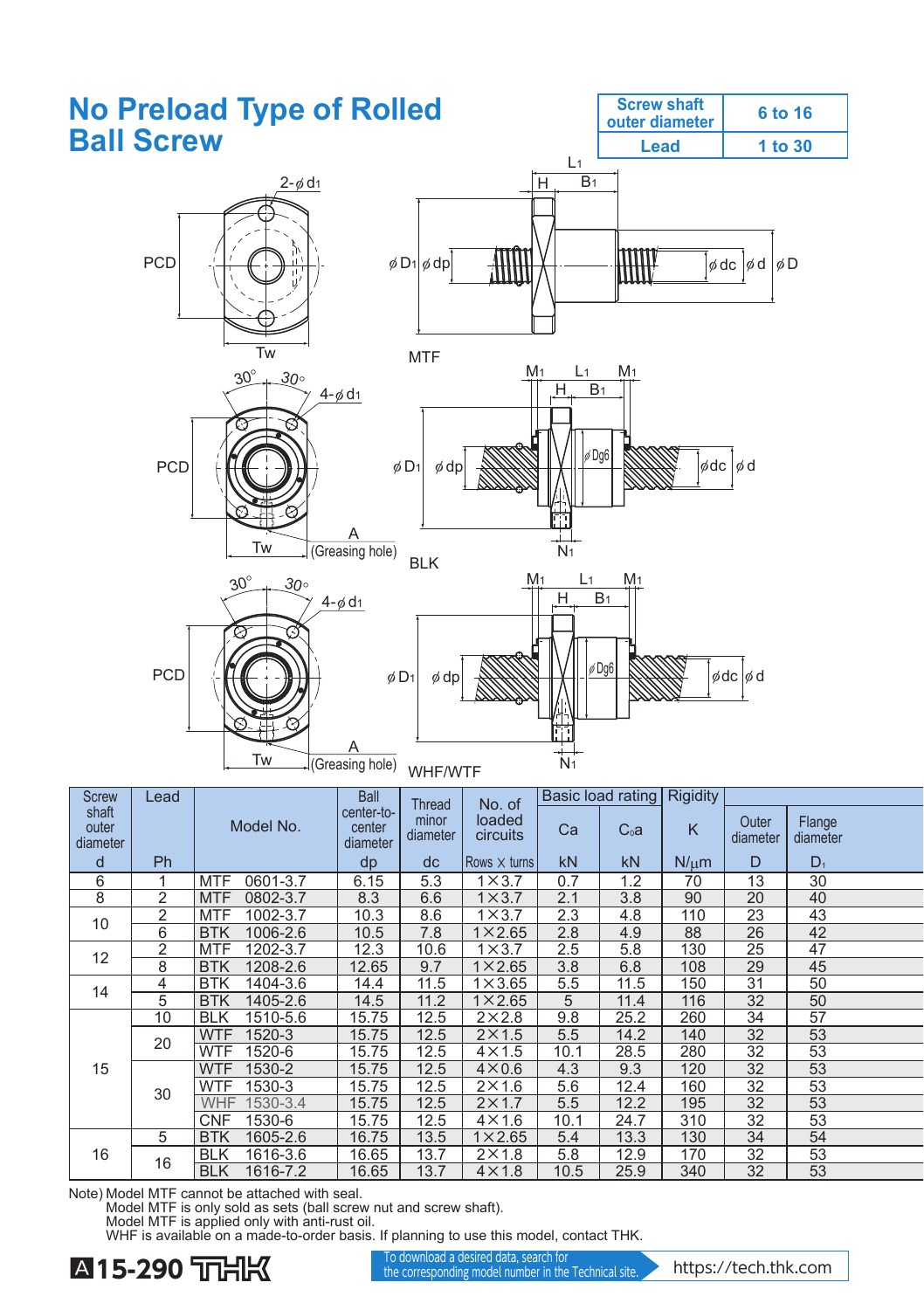

63 10 47 43 5.5 33 5 M6 3.5 0.1 3.9×10 –4 0.4 1.19

63 10 47 43 5.5 — 5 M6 3.5 0.1 3.9×10 –4 0.42 1.19 40 10 30 44 4.5 40 5 M6 — 0.1 5.05×10 –4 0.27 1.34  $38$  | 10 | 21.5 | 42 | 4.5 | 38 | 5 | M6 | 3.5 | 0.1 | 5.05 $\times$ 10<sup>-4</sup> | 0.21 | 1.35  $38$  | 10 | 21.5 | 42 | 4.5 | 38 | 5 | M6 | 3.5 | 0.1 | 5.05 $\times$ 10<sup>-4</sup> | 0.25 | 1.35

 $64.5$  | 10 | 47.5 | 43 | 5.5 | 33 | 5 | M6 | 3.5 | 0.1 | 3.9×10<sup>-4</sup>

#### A**15-291**

 $\begin{array}{|c|c|c|c|}\n \hline\n 0.38 & 1.26 \\
\hline\n 0.42 & 1.19\n \end{array}$ 

#### **Options**⇒A**15-351**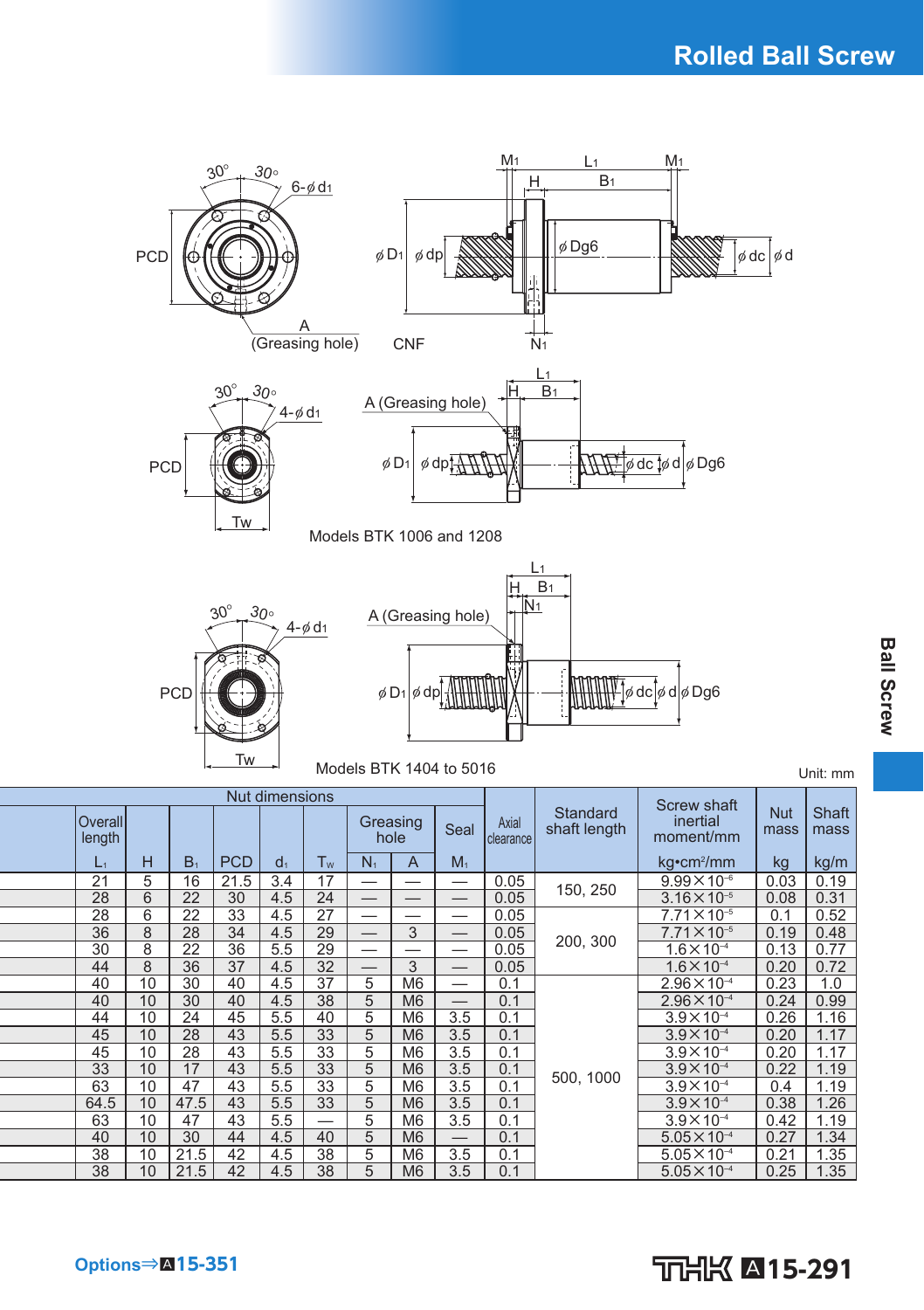

| <b>OUI EW</b>              | Lcau |                        | Ddll                             | <b>Thread</b>     | No. of              | Pavid idding p |                  | ingiany   |                   |                    |
|----------------------------|------|------------------------|----------------------------------|-------------------|---------------------|----------------|------------------|-----------|-------------------|--------------------|
| shaft<br>outer<br>diameter |      | Model No.              | center-to-<br>center<br>diameter | minor<br>diameter | loaded<br>circuits  | Ca             | C <sub>0</sub> a | K         | Outer<br>diameter | Flange<br>diameter |
| d                          | Ph   |                        | dp                               | dc                | Rows $\times$ turns | kN             | kN               | $N/\mu$ m | D                 | $D_1$              |
| 18                         | 8    | 1808-3.6<br><b>BTK</b> | 19.3                             | 14.4              | $1 \times 3.65$     | 13.1           | 31               | 210       | 50                | 80                 |
|                            | 5    | <b>BTK</b><br>2005-2.6 | 20.5                             | 17.2              | $1 \times 2.65$     | $6\phantom{1}$ | 16.5             | 150       | 40                | 60                 |
|                            | 10   | <b>BTK</b><br>2010-2.6 | 21.25                            | 16.4              | $1 \times 2.65$     | 10.6           | 25.1             | 160       | 52                | 82                 |
|                            |      | <b>WHF</b><br>2020-3.4 | 20.75                            | 17.5              | $2\times1.7$        | 6.6            | 18.9             | 225       | 42                | 64                 |
|                            | 20   | <b>BLK</b><br>2020-3.6 | 20.75                            | 17.5              | $2 \times 1.8$      | 7.7            | 22.3             | 210       | 39                | 62                 |
| 20                         |      | <b>BLK</b><br>2020-7.2 | 20.75                            | 17.5              | $4 \times 1.8$      | 13.9           | 44.6             | 410       | 39                | 62                 |
|                            | 40   | <b>WTF</b><br>2040-2   | 20.75                            | 17.5              | $4 \times 0.65$     | 5.4            | 13.6             | 160       | 37                | 57                 |
|                            |      | <b>WTF</b><br>2040-3   | 20.75                            | 17.5              | $2\times1.65$       | 6.6            | 17.2             | 200       | 37                | 57                 |
|                            |      | 2040-3.4<br><b>WHF</b> | 20.75                            | 17.5              | $2\times1.7$        | 6.6            | 17.2             | 256       | 37                | 62                 |
|                            |      | CNF<br>2040-6          | 20.75                            | 17.5              | $4 \times 1.65$     | 12             | 34.4             | 400       | 37                | 57                 |
|                            | 5    | <b>BTK</b><br>2505-2.6 | 25.5                             | 22.2              | $1 \times 2.65$     | 6.7            | 20.8             | 180       | 43                | 67                 |
|                            | 10   | <b>BTK</b><br>2510-5.3 | 26.8                             | 20.2              | $2\times2.65$       | 31.2           | 83.7             | 400       | 60                | 96                 |
|                            |      | <b>WHF</b><br>2525-3.4 | 26                               | 21.9              | $2\times1.7$        | 10.5           | 29.9             | 285       | 50                | 77                 |
|                            | 25   | 2525-3.6<br><b>BLK</b> | 26                               | 21.9              | $2 \times 1.8$      | 12.1           | 35               | 270       | 47                | 74                 |
| 25                         |      | 2525-7.2<br><b>BLK</b> | 26                               | 21.9              | $4\times1.8$        | 21.9           | 69.9             | 520       | 47                | 74                 |
|                            |      | <b>WTF</b><br>2550-2   | 26                               | 21.9              | $4\times0.65$       | 8.5            | 21.2             | 200       | 45                | 69                 |
|                            | 50   | 2550-3<br><b>WTF</b>   | 26                               | 21.9              | $2\times1.65$       | 10.4           | 26.9             | 260       | 45                | 69                 |
|                            |      | <b>WHF</b><br>2550-3.4 | 26                               | 21.9              | $2\times1.7$        | 10.4           | 27.1             | 323       | 45                | 69                 |
|                            |      | <b>CNF</b><br>2550-6   | 26                               | 21.9              | $4 \times 1.65$     | 18.9           | 53.9             | 460       | 45                | 69                 |
| 28                         | 6    | 2806-2.6<br><b>BTK</b> | 28.5                             | 25.2              | $1\times 2.65$      | $\overline{7}$ | 23.4             | 200       | 50                | 80                 |
|                            |      | 2806-5.3<br><b>BTK</b> | 28.5                             | 25.2              | $2\times2.65$       | 12.8           | 46.8             | 390       | 50                | 80                 |
|                            |      | 3060-2<br><b>WTF</b>   | 31.25                            | 26.4              | $4 \times 0.65$     | 11.8           | 30.6             | 240       | 55                | 89                 |
| 30                         | 60   | <b>WTF</b><br>3060-3   | 31.25                            | 26.4              | $2\times1.65$       | 14.5           | 38.9             | 310       | 55                | 89                 |
|                            |      | <b>CNF</b><br>3060-6   | 31.25                            | 26.4              | $4\times1.65$       | 26.2           | 77.7             | 600       | 55                | 89                 |

Note) WHF is available on a made-to-order basis. If planning to use this model, contact THK.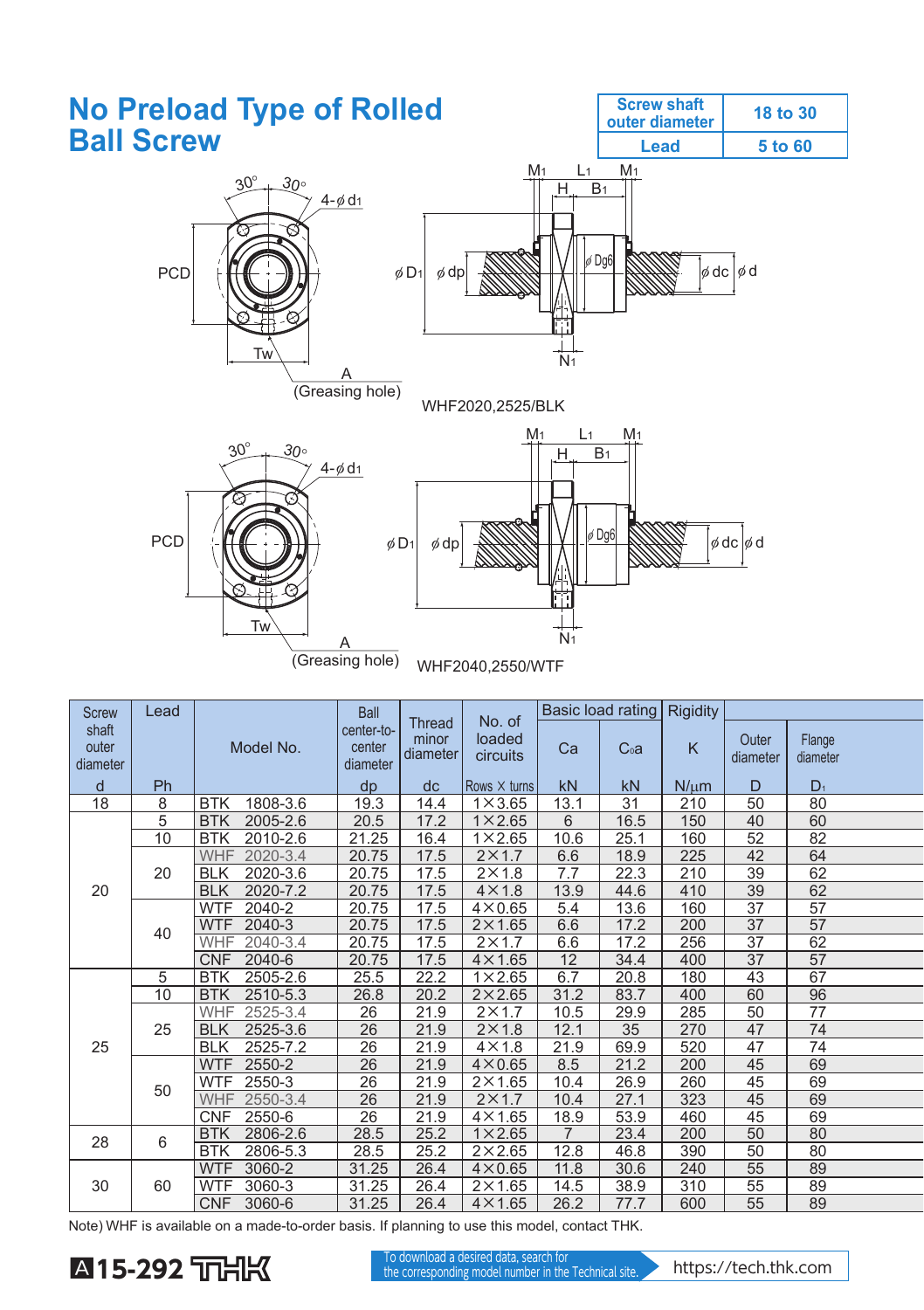



Models BTK 1404 to 5016

|  | Unit: mm |
|--|----------|
|  |          |

|                   |    |                |                 | <b>Nut dimensions</b> |                 |                |                  |                          |                    |                          | <b>Screw shaft</b>                  |                    |               |
|-------------------|----|----------------|-----------------|-----------------------|-----------------|----------------|------------------|--------------------------|--------------------|--------------------------|-------------------------------------|--------------------|---------------|
| Overall<br>length |    |                |                 |                       |                 |                | Greasing<br>hole | Seal                     | Axial<br>clearance | Standard<br>shaft length | inertial<br>moment/mm               | <b>Nut</b><br>mass | Shaft<br>mass |
| $L_1$             | H  | B <sub>1</sub> | <b>PCD</b>      | $d_1$                 | Tw              | $N_1$          | A                | $M_1$                    |                    |                          | kg <sup>o</sup> cm <sup>2</sup> /mm | kg                 | kg/m          |
| 61                | 12 | 49             | 65              | 6.6                   | 60              | 5              | M <sub>6</sub>   | —                        | 0.1                | 500, 1000                | $8.09 \times 10^{-4}$               | 0.98               | 1.71          |
| 40                | 10 | 30             | 50              | 4.5                   | 46              | 5              | M <sub>6</sub>   |                          | 0.1                |                          | $1.23 \times 10^{-3}$               | 0.35               | 2.15          |
| 61                | 12 | 49             | 67              | 6.6                   | 64              | 5              | M <sub>6</sub>   | $\overline{\phantom{0}}$ | 0.1                |                          | $1.23 \times 10^{-3}$               | 1.08               | 2.16          |
| 47.1              | 10 | 24.1           | 53              | 5.5                   | 46              | $\overline{5}$ | M <sub>6</sub>   | 3.5                      | 0.1                |                          | $1.23 \times 10^{-3}$               | 0.49               | 2.25          |
| 45                | 10 | 27.5           | 50              | 5.5                   | 46              | 5              | M <sub>6</sub>   | 3.5                      | 0.1                |                          | $1.23 \times 10^{-3}$               | 0.35               | 2.18          |
| 45                | 10 | 27.5           | 50              | 5.5                   | 46              | $\overline{5}$ | M <sub>6</sub>   | 3.5                      | 0.1                | 500, 1000,               | $1.23 \times 10^{-3}$               | 0.35               | 2.18          |
| 41.5              | 10 | 25.5           | 47              | 5.5                   | 38              | 5.5            | M <sub>6</sub>   | 3.5                      | 0.1                | 1500                     | $1.23 \times 10^{-3}$               | 0.25               | 2.12          |
| 81.5              | 10 | 65.5           | 47              | 5.5                   | 38              | 5.5            | M <sub>6</sub>   | 3.5                      | 0.1                |                          | $1.23 \times 10^{-3}$               | 0.5                | 2.12          |
| 82.7              | 10 | 65.7           | 50              | 5.5                   | 46              | 5              | M <sub>6</sub>   | 3.5                      | 0.1                |                          | $1.23 \times 10^{-3}$               | 0.58               | 2.34          |
| 81                | 10 | 65             | 47              | 5.5                   |                 | 5.5            | M <sub>6</sub>   | 3.5                      | 0.1                |                          | $1.23 \times 10^{-3}$               | 0.5                | 2.12          |
| 40                | 10 | 30             | 55              | 5.5                   | 50              | 5              | M <sub>6</sub>   |                          | 0.1                |                          | $3.01 \times 10^{-3}$               | 0.37               | 3.45          |
| 98                | 15 | 83             | 78              | $\overline{9}$        | $\overline{72}$ | $\overline{5}$ | M <sub>6</sub>   | $\overline{\phantom{0}}$ | 0.1                |                          | $3.01 \times 10^{-3}$               | 2.06               | 3.26          |
| 58.8              | 12 | 31.3           | 63              | 6.6                   | 56              | 6              | M <sub>6</sub>   | 3.5                      | 0.1                |                          | $3.01 \times 10^{-3}$               | 0.65               | 3.52          |
| 55                | 12 | 35             | 60              | 6.6                   | 56              | 6              | M <sub>6</sub>   | 3.5                      | 0.1                |                          | $3.01 \times 10^{-3}$               | 0.64               | 3.41          |
| 55                | 12 | 35             | 60              | 6.6                   | 56              | 6              | M <sub>6</sub>   | 3.5                      | 0.1                | 1000, 1500,              | $3.01 \times 10^{-3}$               | 0.64               | 3.41          |
| 52                | 12 | 31.5           | 57              | 6.6                   | 46              | $\overline{7}$ | M <sub>6</sub>   | 3.5                      | 0.1                | 2000                     | $3.01 \times 10^{-3}$               | 0.45               | 3.34          |
| 102               | 12 | 81.5           | 57              | 6.6                   | 46              | $\overline{7}$ | M <sub>6</sub>   | 3.5                      | 0.1                |                          | $3.01 \times 10^{-3}$               | 0.85               | 3.34          |
| 103.3             | 12 | 79.3           | 57              | 6.6                   | 46              | 6              | M <sub>6</sub>   | 3.5                      | 0.1                |                          | $3.01 \times 10^{-3}$               | 0.72               | 3.66          |
| 102               | 12 | 81.5           | 57              | 6.6                   |                 | 7              | M <sub>6</sub>   | 3.5                      | 0.1                |                          | $3.01 \times 10^{-3}$               | 0.85               | 3.34          |
| 47                | 12 | 35             | 65              | 6.6                   | 60              | 6              | M <sub>6</sub>   |                          | 0.1                | 500, 1000,               | $4.74 \times 10^{-3}$               | 0.66               | 4.44          |
| 65                | 12 | 53             | 65              | 6.6                   | 60              | 6              | M <sub>6</sub>   |                          | 0.1                | 2000, 2500               | $4.74 \times 10^{-3}$               | 0.84               | 4.44          |
| 62.5              | 15 | 37.5           | $\overline{71}$ | 9                     | 56              | 9              | M <sub>6</sub>   | 3.8                      | 0.14               | 1000, 2000,              | $6.24 \times 10^{-3}$               | 0.8                | 4.84          |
| 122.5             | 15 | 97.5           | 71              | 9                     | 56              | 9              | M <sub>6</sub>   | 3.8                      | 0.14               | 3000, 4000               | $6.24 \times 10^{-3}$               | 1.7                | 4.84          |
| 122               | 15 | 97             | 71              | 9                     |                 | 9              | M <sub>6</sub>   | 3.8                      | 0.14               |                          | $6.24 \times 10^{-3}$               | 1.7                | 4.84          |

# **Ball Screw Ball Screw**

#### **Options**⇒A**15-351**

## A**15-293**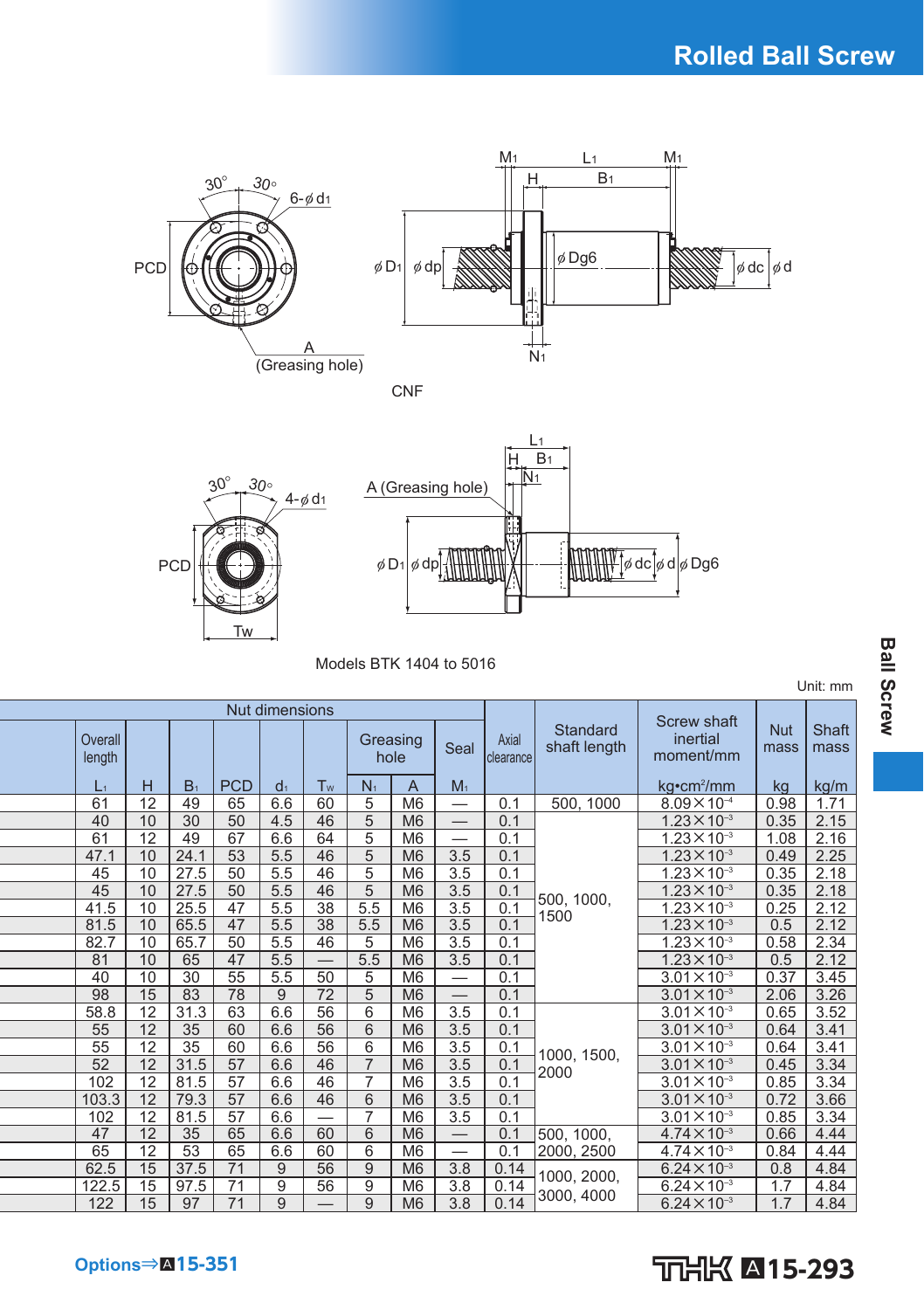## **No Preload Type of Rolled Ball Screw**

| <b>Screw shaft</b><br>outer diameter | 32 to 50  |
|--------------------------------------|-----------|
| Lead                                 | 10 to 100 |



| <b>Screw</b>               | Lead |                        | <b>Ball</b>                      | <b>Thread</b>     | No. of              | Basic load rating |                  | <b>Rigidity</b> |                   |                    |
|----------------------------|------|------------------------|----------------------------------|-------------------|---------------------|-------------------|------------------|-----------------|-------------------|--------------------|
| shaft<br>outer<br>diameter |      | Model No.              | center-to-<br>center<br>diameter | minor<br>diameter | loaded<br>circuits  | Ca                | C <sub>0</sub> a | K               | Outer<br>diameter | Flange<br>diameter |
| d                          | Ph   |                        | dp                               | dc                | Rows $\times$ turns | kN                | kN               | $N/\mu m$       | D                 | $D_1$              |
|                            | 10   | 3210-2.6<br><b>BTK</b> | 33.75                            | 27.2              | $1 \times 2.65$     | 19.8              | 53.8             | 250             | 67                | 103                |
| 32                         |      | 3210-5.3<br><b>BTK</b> | 33.75                            | 27.2              | $2\times 2.65$      | 36                | 107.5            | 490             | 67                | 103                |
|                            | 32   | <b>BLK</b><br>3232-3.6 | 33.25                            | 28.3              | $2 \times 1.8$      | 17.3              | 53.9             | 330             | 58                | 92                 |
|                            |      | <b>BLK</b><br>3232-7.2 | 33.25                            | 28.3              | $4 \times 1.8$      | 31.3              | 107.8            | 650             | 58                | 92                 |
|                            | 10   | <b>BTK</b><br>3610-2.6 | 37                               | 30.5              | $1 \times 2.65$     | 20.8              | 59.8             | 270             | 70                | 110                |
|                            |      | <b>BTK</b><br>3610-5.3 | 37                               | 30.5              | $2\times 2.65$      | 37.8              | 118.7            | 530             | 70                | 110                |
| 36                         | 20   | 3620-5.6<br><b>BLK</b> | 37.75                            | 31.2              | $2\times2.8$        | 39.8              | 121.7            | 570             | 70                | 110                |
|                            | 24   | 3624-5.6<br><b>BLK</b> | 38                               | 30.7              | $2\times2.8$        | 46.2              | 137.4            | 590             | 75                | 115                |
|                            | 36   | <b>BLK</b><br>3636-3.6 | 37.4                             | 31.7              | $2 \times 1.8$      | 22.4              | 70.5             | 370             | 66                | 106                |
|                            |      | 3636-7.2<br><b>BLK</b> | 37.4                             | 31.7              | $4 \times 1.8$      | 40.6              | 141.1            | 730             | 66                | 106                |
|                            | 10   | <b>BTK</b><br>4010-5.3 | 41.75                            | 35.2              | $2\times2.65$       | 40.3              | 134.9            | 590             | 76                | 116                |
|                            |      | <b>BLK</b><br>4040-3.6 | 41.75                            | 35.2              | $2 \times 1.8$      | 28.1              | 89.8             | 420             | 73                | 114                |
| 40                         | 40   | 4040-7.2<br><b>BLK</b> | 41.75                            | 35.2              | $4 \times 1.8$      | 51.1              | 179.6            | 810             | 73                | 114                |
|                            |      | <b>WTF</b><br>4080-2   | 41.75                            | 35.2              | $4\times0.65$       | 19.8              | 54.5             | 320             | 73                | 114                |
|                            | 80   | 4080-3<br><b>WTF</b>   | 41.75                            | 35.2              | $2\times1.65$       | 24.3              | 69.2             | 400             | 73                | 114                |
| 45                         | 12   | <b>BTK</b><br>4512-5.3 | 46.5                             | 39.2              | $2\times 2.65$      | 49.5              | 169              | 650             | 82                | 128                |
|                            | 16   | <b>BTK</b><br>5016-5.3 | 52.7                             | 42.9              | $2 \times 2.65$     | 93.8              | 315.2            | 930             | 102               | 162                |
|                            | 50   | 5050-3.6<br><b>BLK</b> | 52.2                             | 44.1              | $2\times1.8$        | 42.1              | 140.4            | 510             | 90                | 135                |
| 50                         |      | 5050-7.2<br><b>BLK</b> | 52.2                             | 44.1              | $4 \times 1.8$      | 76.3              | 280.7            | 1000            | 90                | 135                |
|                            | 100  | 50100-2<br><b>WTF</b>  | 52.2                             | 44.1              | $4 \times 0.65$     | 29.6              | 85.2             | 390             | 90                | 135                |
|                            |      | 50100-3<br><b>WTF</b>  | 52.2                             | 44.1              | $2\times1.65$       | 36.3              | 108.1            | 500             | 90                | 135                |

**A15-294 TOHK**